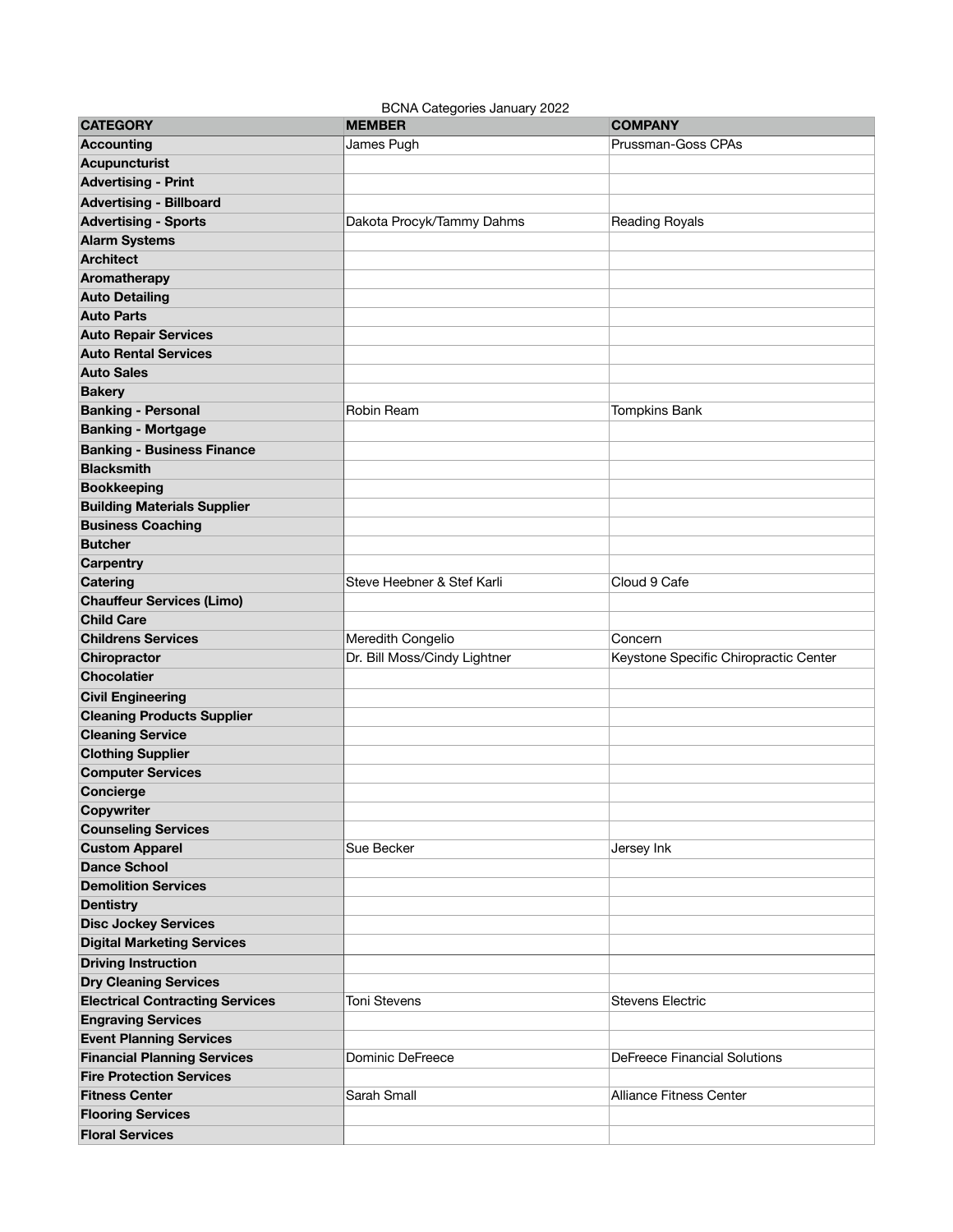| <b>CATEGORY</b>                        | <b>MEMBER</b>               | <b>COMPANY</b>                      |
|----------------------------------------|-----------------------------|-------------------------------------|
| <b>Funeral Planning Services</b>       |                             |                                     |
| <b>Furniture - Retail</b>              |                             |                                     |
| <b>Furniture - Repair/Restoration</b>  |                             |                                     |
| <b>Garage Door Services</b>            |                             |                                     |
| <b>General Contracting Services</b>    | Corey Gilmer                | Gilmer's Home Improvements          |
| <b>Glass Company Services</b>          |                             |                                     |
| <b>Granite Contracting Services</b>    | <b>Tony Daskus</b>          | Goodfellas Granite                  |
| <b>Hair Salon</b>                      |                             |                                     |
| <b>Handyman Services</b>               |                             |                                     |
| <b>Health &amp; Nutrition Wellness</b> |                             |                                     |
| <b>Heating &amp; Air Conditioning</b>  |                             |                                     |
| <b>Home Inspection</b>                 | <b>Bob Conner</b>           | Better Life Inspection Company      |
| <b>Hotel Accommodations</b>            |                             |                                     |
| <b>Human Resources Consultation</b>    |                             |                                     |
| Hypnotherapy                           |                             |                                     |
| <b>Industrial Wood Products</b>        |                             |                                     |
| <b>Information Technology Services</b> | Andrew Sonon                | <b>HonlsT Solutions</b>             |
| <b>Insurance - Personal/Commercial</b> | <b>Brad Coley</b>           | Goosehead Insurance                 |
| Insurance - Life/Disability/Long Term  | Jane Weeber                 | Independent Insurance Consultant    |
| <b>Interior Design Services</b>        |                             |                                     |
| <b>Internet Service Provider</b>       |                             |                                     |
| <b>Jewelry Services</b>                |                             |                                     |
| <b>Junk Removal Services</b>           | Tom McDonald                | J-Dog                               |
| <b>Landscaping Services</b>            |                             |                                     |
| <b>Language Tutoring Services</b>      |                             |                                     |
| <b>Laundry Services</b>                |                             |                                     |
| <b>Law Firm</b>                        | <b>Bradley Davis</b>        | Kozloff Stoudt Attorneys            |
| <b>Lawn Care Services</b>              |                             |                                     |
| <b>Life Coach</b>                      |                             |                                     |
| <b>Lighting Supply Services</b>        |                             |                                     |
| <b>Local Magazine</b>                  |                             |                                     |
| <b>Locksmith Services</b>              |                             |                                     |
| <b>Direct Mail Services</b>            |                             |                                     |
| <b>Massage Therapy Services</b>        | <b>Tina Flood</b>           | Tina's Therapeutic Touch Massage    |
| <b>Meditation Services</b>             |                             |                                     |
| <b>Men's Formal Wear</b>               |                             |                                     |
| <b>Merchant Services</b>               |                             |                                     |
| <b>Mobile Phone Services</b>           |                             |                                     |
| <b>Moving Services</b>                 |                             |                                     |
| <b>Occupational Therapy</b>            |                             |                                     |
| <b>Office Equipment Supplier</b>       | <b>Barry Endy</b>           | Fraser Advanced Information Systems |
| <b>Office Products and Furniture</b>   | Doug Newcomb                | Office Service Company              |
| <b>Optician Services</b>               |                             |                                     |
| <b>Painting Contracting Services</b>   |                             |                                     |
| <b>Payroll Services</b>                |                             |                                     |
| <b>Personal Assistant Services</b>     |                             |                                     |
| <b>Pest Control Services</b>           |                             |                                     |
| <b>Pet Grooming</b>                    |                             |                                     |
| <b>Pet Sitting</b>                     |                             |                                     |
| <b>Pharmaceutical Services</b>         |                             |                                     |
| <b>Photography Services</b>            |                             |                                     |
| <b>Plumbing Services</b>               | Kyle Herbein/Cindy Battitto | Herbein Plumbing                    |
| <b>Podiatry Services</b>               |                             |                                     |
| Pool & Spa Services                    |                             |                                     |
| <b>Pressure Washing Services</b>       |                             |                                     |